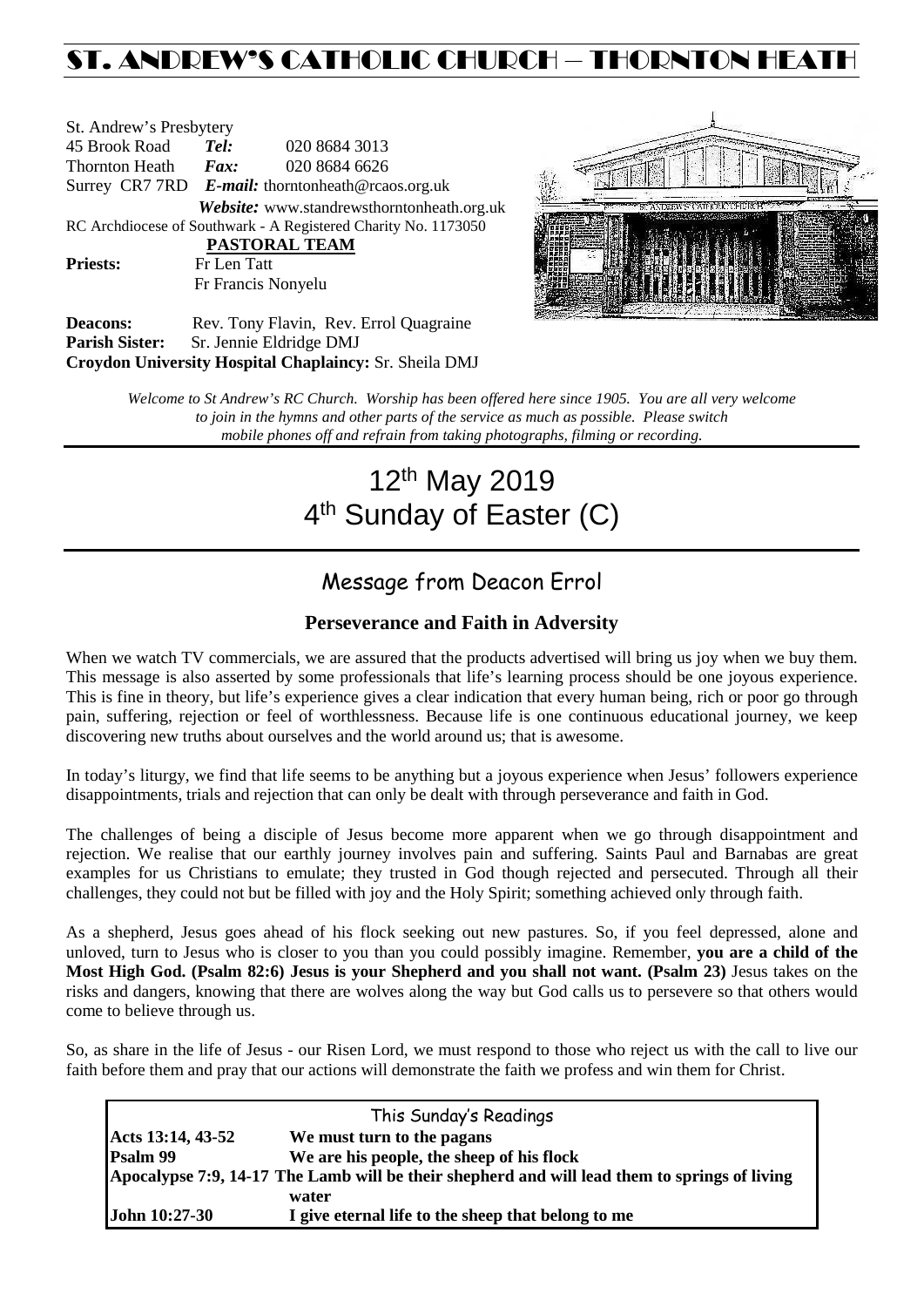## Diary for the Week

| Sunday 12 <sup>th</sup> May                  |                               | 6.00pm (Saturday) First Mass of Sunday         | Marie Furey RIP                             |  |  |
|----------------------------------------------|-------------------------------|------------------------------------------------|---------------------------------------------|--|--|
| 4 <sup>th</sup> Sunday of Easter             |                               |                                                |                                             |  |  |
|                                              | 9.30am                        | Mass                                           | Irene Smith RIP                             |  |  |
|                                              | 11.30am                       | Mass                                           | Parishioners                                |  |  |
|                                              | 4.00pm                        | <b>Confirmation Session 9</b>                  |                                             |  |  |
|                                              | 5.00pm                        | <b>Rosary</b>                                  |                                             |  |  |
|                                              | $5.15 - 5.45$ pm              | <b>Exposition and Benediction</b>              |                                             |  |  |
|                                              | 6.00 <sub>pm</sub>            | <b>Mass</b>                                    | Benjamin Jacob Lewis RIP                    |  |  |
|                                              | $7.00 - 9.00$ pm              | <b>Charismatic Prayer Group</b>                |                                             |  |  |
| Monday $13^{th}$ May                         | 7.30am                        | <b>Mass</b>                                    | Helen Ibemere (w/b)                         |  |  |
| Our Lady of Fatima                           | 10.00am                       | Mass                                           | <b>Intention of Noel Britto</b>             |  |  |
| Acts 11:1-18                                 | $5.45 - 7.15$ pm              | <b>Beavers (hall)</b>                          |                                             |  |  |
| John 10:1-10                                 | $7.00 - 8.00$ pm              | <b>Family Holy Hour</b>                        |                                             |  |  |
|                                              | $7.00 - 8.00$ pm              | <b>Parish Surgery</b><br>Scouts (hall)         |                                             |  |  |
| Tuesday 14th May                             | $7.30 - 9.00$ pm<br>7.30am    | Mass                                           | Stafford & Gail Henderson (25 <sup>th</sup> |  |  |
| <b>St Matthias</b>                           |                               |                                                | <b>Wedding Anniv)</b>                       |  |  |
| Acts 1:15-17. 20-26                          | 10.00am                       | Mass                                           | <b>Intention of Doner</b>                   |  |  |
| John 15:9-17                                 | <b>6.30pm</b>                 | <b>First Holy Communion</b>                    |                                             |  |  |
|                                              |                               | <b>Parents meeting</b>                         |                                             |  |  |
|                                              | 7.30pm                        | <b>Finance Committee</b>                       |                                             |  |  |
| Wednesday 15 <sup>th</sup> May               | 7.30am                        | <b>Mass</b>                                    | <b>Tsegabs Family</b>                       |  |  |
| Acts 12:24-13:5                              | 10.00am                       | Mass                                           | Lurdina Da Cruz (w/b)                       |  |  |
| John 12:44-50                                | 2.00 <sub>pm</sub>            | <b>Active Retirement Group</b>                 |                                             |  |  |
|                                              | 6.00pm                        | <b>Lectio Divina Group (hall)</b>              |                                             |  |  |
|                                              | 7.30pm                        | <b>Legion of Mary (hall)</b>                   |                                             |  |  |
|                                              | 8.00pm                        | <b>Baptism course</b>                          |                                             |  |  |
| Thursday $1\overline{6^{th}$ May             | 7.30am                        | <b>Mass</b>                                    | Darcy Fargo                                 |  |  |
| <b>St Simon Stock</b>                        | 10.00am                       | Mass                                           | Lottie Gannon RIP                           |  |  |
| Acts 13:13-25                                | $7.00 - 8.30$ pm              | <b>Cubs (St James the Great)</b>               |                                             |  |  |
| John 13:16-20                                | 7.15pm                        | <b>Lenten Film (hall)</b>                      |                                             |  |  |
| <b>Friday 17th May</b>                       | 7.30am                        | Mass                                           | Robin McConnagh                             |  |  |
| Acts 13:26-33                                | 10.00am                       | <b>Funeral Mass</b>                            | Mrs Phyllis Abbott RIP                      |  |  |
| John 14:1-6<br>Saturday 18 <sup>th</sup> May | 9.30am                        | Mass                                           | <b>Holy Souls</b>                           |  |  |
| St John I                                    | $9.50 - 11.15$ am             | <b>First Holy Communion</b>                    |                                             |  |  |
| Acts 13:44-52                                | $10.00 - 10.30$ am            | <b>Confessions</b>                             |                                             |  |  |
| John 14:7-14                                 | 11.00am                       | <b>Confirmation rehearsals</b>                 |                                             |  |  |
|                                              | $5.00 - 5.30$ pm              | <b>Confessions</b>                             |                                             |  |  |
|                                              | 6.00 <sub>pm</sub>            | <b>First Mass of Sunday</b>                    | Fr J. Finelli                               |  |  |
| Sunday 19th May                              | 9.30am                        | <b>Mass of Welcome for</b>                     | Patrick Tiernan RIP (Anniv)                 |  |  |
| $5th$ Sunday of Easter                       |                               | <b>Newcomers</b>                               |                                             |  |  |
|                                              | 11.30am                       | Mass                                           | Parishioners                                |  |  |
|                                              | 5.00pm                        | <b>Rosary</b>                                  |                                             |  |  |
|                                              | $5.15 - 5.45$ pm              | <b>Exposition and Benediction</b>              |                                             |  |  |
|                                              | 6.00 <sub>pm</sub>            | Mass                                           | <b>Canon Francis Moran RIP</b>              |  |  |
|                                              | $7.00 - 9.00$ pm              | <b>Charismatic Prayer Group</b>                |                                             |  |  |
|                                              |                               | Money Matters                                  |                                             |  |  |
|                                              | <b>Collection Last Sunday</b> |                                                | £1,287.01                                   |  |  |
|                                              | Payment by Standing Order     |                                                | £ 700.00                                    |  |  |
|                                              | Total offertory<br>£1,987.01  |                                                |                                             |  |  |
|                                              |                               | Second collection for Ecclesiastical Education |                                             |  |  |
|                                              |                               | Thank you for your generosity                  |                                             |  |  |
| Altar Servers                                | Church Cleaners               |                                                |                                             |  |  |
| This week<br>Team 1                          |                               | This week Sancho's Dusters                     |                                             |  |  |
| Next week<br>Team 2                          | Next week St Jude's Group     |                                                |                                             |  |  |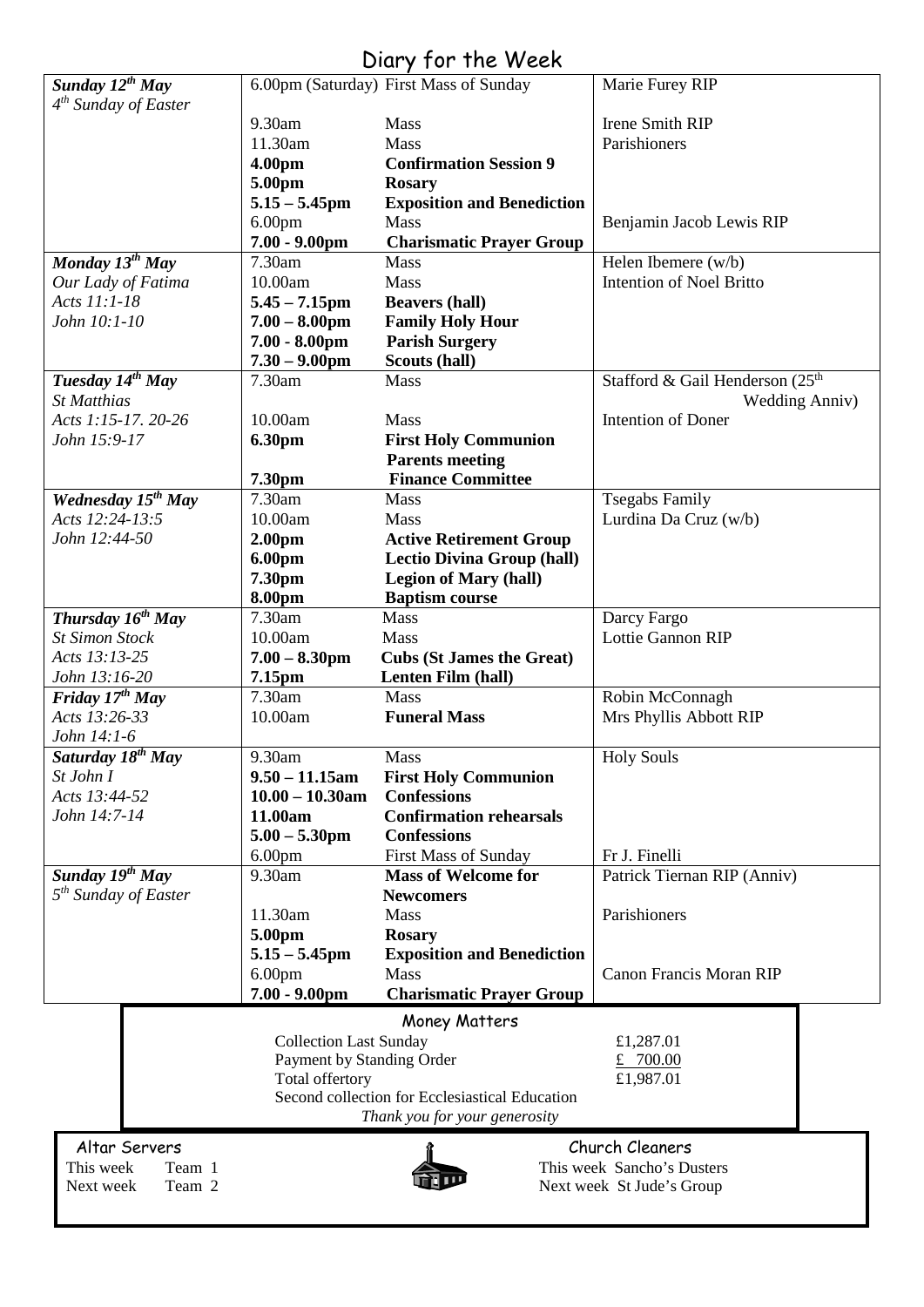### St. Andrew's Parish Notices

#### **RAGS TO RICHES: MARY'S MEALS TODAY SUNDAY 12TH MAY**

Mary's Meals UK will be here this weekend 12<sup>th</sup> May to collect your unwanted clothes. Mary's Meals UK is a charity that sets up school feeding programmes in communities where poverty and hunger prevent children from gaining an education. Mary's Meals wants your unwanted clothing and bedding (*no duvets or pillows please)* and they will be at our Church until 11.30am on  $12<sup>th</sup>$  May to collect them all. Amazingly four full black sacks of good quality clothing will feed a child one good nutritious meal every school day for a whole year. A volunteer from Mary's Meals will be here on the day to give us more information. Thank you.

#### **SECOND COLLECTION THIS WEEKEND**

The second collection this weekend,  $12<sup>th</sup>$  May, will be for Ecclesiastical Education. This collection helps to meet the costs of training students for the permanent diaconate and students for the priesthood. It also supports certain forms of ongoing formation of the clergy.

#### **FAMILY HOLY HOUR**

Members of the Legion of Mary invite all parishioners to attend the Family Holy Hour on Monday, 13<sup>th</sup> May from 7.00 to 8.00pm when we will be praying in front of the Blessed Sacrament for peace in the whole world. Come and join us even if only for 10 minutes - it will bring a blessing on you and your family, and our parish.

#### **THE CHARISMATIC PRAYER GROUP**

The group warmly invites you to the Life in the Spirit Seminar which started on Sunday 28<sup>th</sup> April here at St Andrew's and will be held every Sunday until Sunday 23rd June. Please come along to next one on Sunday from 7.00 – 9.00pm. Please see the notice in the porch for more information or contact 07983 775879 or 07947 493683. All are welcome.

#### **FILMS OF STORIES FROM THE BIBLE**

Our next one will be on Thursday 16<sup>th</sup> May showing "St Paul" part two starting at 7.15pm. All films will be shown on Thursdays in our hall starting with teas and coffees at 7.00pm. *Please note that due to our hall being used as a polling station on 23rd May our hall is not free to show our Lenten film but we will continue as normal the following week.* Please see the poster in the porch for more details.

#### **PILGRIM STATUE VISITATION**

On the 10<sup>th</sup> February 2017 members of the Legion of Mary began the pilgrim statue visitation to parishioners of St Andrew's Church and this continues even today. Requests made for statue visitations have been for many reasons including peace in the home and family, birthday celebrations, illness, etc. If you would like members of the Legion of Mary to visit your home with the statue of Our Lady of Fatima please contact Ginny via the parish office or for further details see the noticeboard in the Church porch.

#### **NEW PARISHIONERS – NEWSCOMERS MASS**

If you have moved into the parish in the last 12 months, you are invited to our Newcomers Mass on Sunday  $19<sup>th</sup>$ May at 9.30am followed by an informal get together in our hall afterwards. It will be an opportunity to meet with members of the Parish Council and Pastoral team so we can welcome you and hopefully help you find out a bit more about the Parish.

#### **GHANAIAN COMMUNITY MEETING**

The group will be meeting on Sunday 19<sup>th</sup> May after the 11.30am Mass in the hall.

#### **NIGERIAN CATHOLIC COMMUNITY**

The next General Meeting of the Nigerian Catholic Community will be on Sunday 26<sup>th</sup> May after the 11.30 am Mass in the Church hall. New members are warmly welcomed to come along too.

#### **PARISH PILGRIMAGE**

We are arranging a day Pilgrimage to the Shrine of St Augustine, Ramsgate on Saturday 6<sup>th</sup> July. St Augustine's has been restored by the diocese and Heritage Lottery funding and is now a thriving Pilgrimage centre. It is very near where St Augustine landed in 597 AD (having been sent by Pope Gregory the Great) to bring Christianity to England. It is also where the great Victorian architect, Augustus Pugin, lived, worked and built his personal